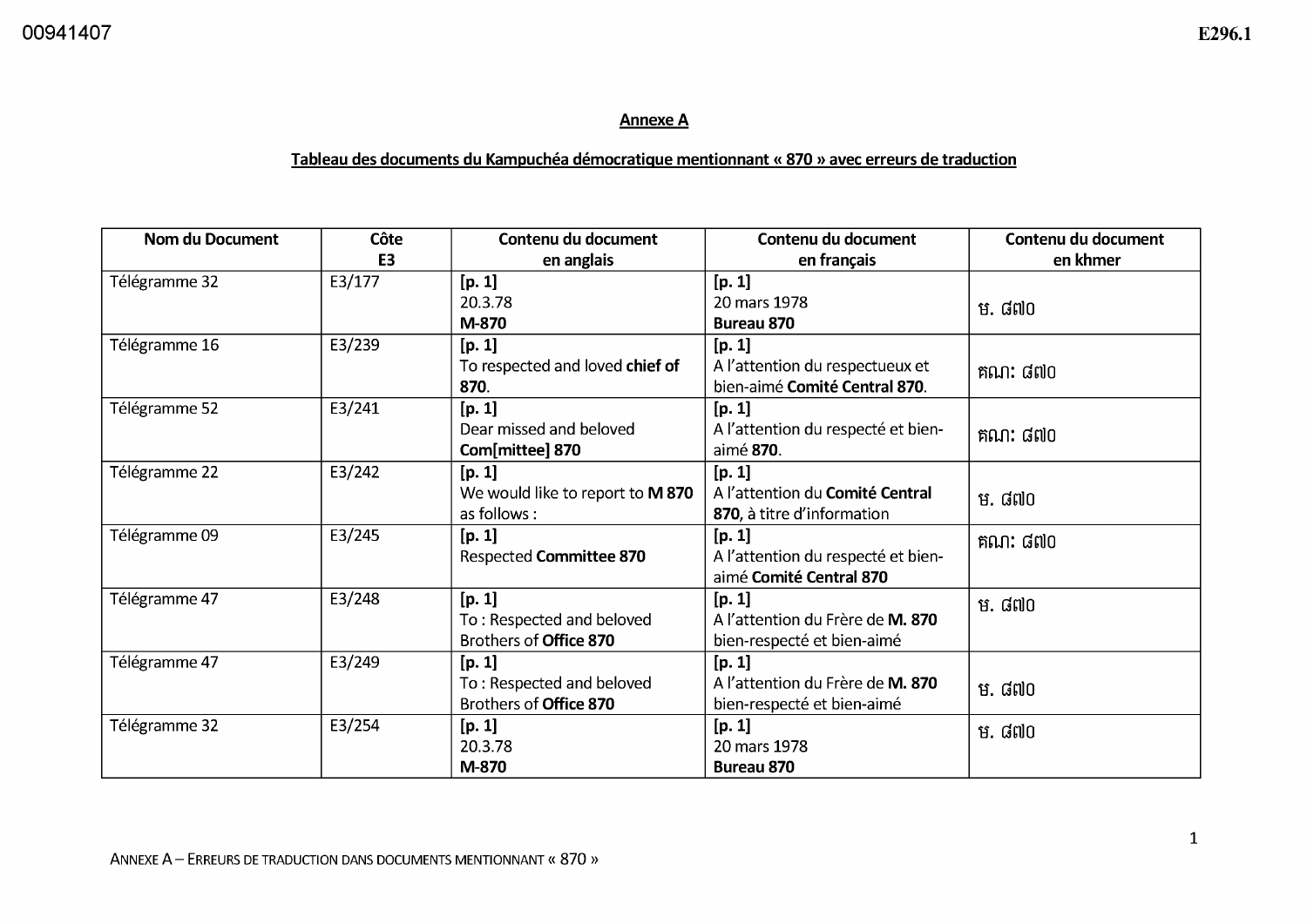| Télégramme 32  | E3/255 | [p. 1]<br>20.3.78<br>M-870                                         | [p. 1]<br>20 mars 1978<br><b>Bureau 870</b>                                                                  | ម. ៨៧០            |
|----------------|--------|--------------------------------------------------------------------|--------------------------------------------------------------------------------------------------------------|-------------------|
| Télégramme 89  | E3/257 | [p. 1]<br>To beloved Office 870<br>[]<br>Please, M870, be informed | [p. 1]<br>A l'attention du bien-aimé Bureau<br>870<br>[p. 2]<br>Pour le Bureau 870, à titre<br>d'information | ម. ៨៧០            |
| Télégramme 3   | E3/258 | [p. 1]<br>To Beloved and Missed Office 870<br>Com                  | [p. 1]<br>A l'attention du cher Comité<br>central 870 bien aimé                                              | គណ: ម. ៨៧០        |
| Télégramme 95  | E3/501 | [p. 1]<br>Dear beloved Office 870                                  | [p. 1]<br>A l'attention du Bureau 870 bien-<br>aimé                                                          | ម. ៨៧០            |
| Télégramme 57  | E3/554 | [p. 1]<br>Dear respected and beloved M<br>870                      | [p. 1]<br>A l'attention du respecté et bien-<br>aimé Comité Central 870                                      | ម. ៨៧០            |
| Télégramme     | E3/852 | [p. 1]<br>To M-870 with respect                                    | [p. 1]<br>A l'attention du Comité Central<br>870                                                             | ម. ៨៧០            |
| Télégramme     | E3/863 | [p. 1]<br>Respectifully submitted to Angkar<br>870                 | [p. 1]<br>A l'attention de l'Angkar 870                                                                      | $H/\tilde{n}$ ៨៧០ |
| Télégramme 63  | E3/873 | [p. 1]<br>Dear beloved and missed Angkar<br>870 [Office]           | [p. 1]<br>A l'attention de la respectée et<br>bien-aimée Angkar 870                                          | អង្គការ ៨៧០       |
| Télégramme 54  | E3/877 | [p. 1]<br>To beloved and missed Mo-870                             | [p. 1]<br>A l'attention du respecté et bien-<br>aimé 870                                                     | ម. ៨៧០            |
| Télégramme 310 | E3/881 | [p. 1]<br>To beloved and missed Mo<br>[Office] 870                 | [p. 1]<br>A l'attention du respecté et bien-<br>aimé Comité Central 870                                      | ម. ៨៧០            |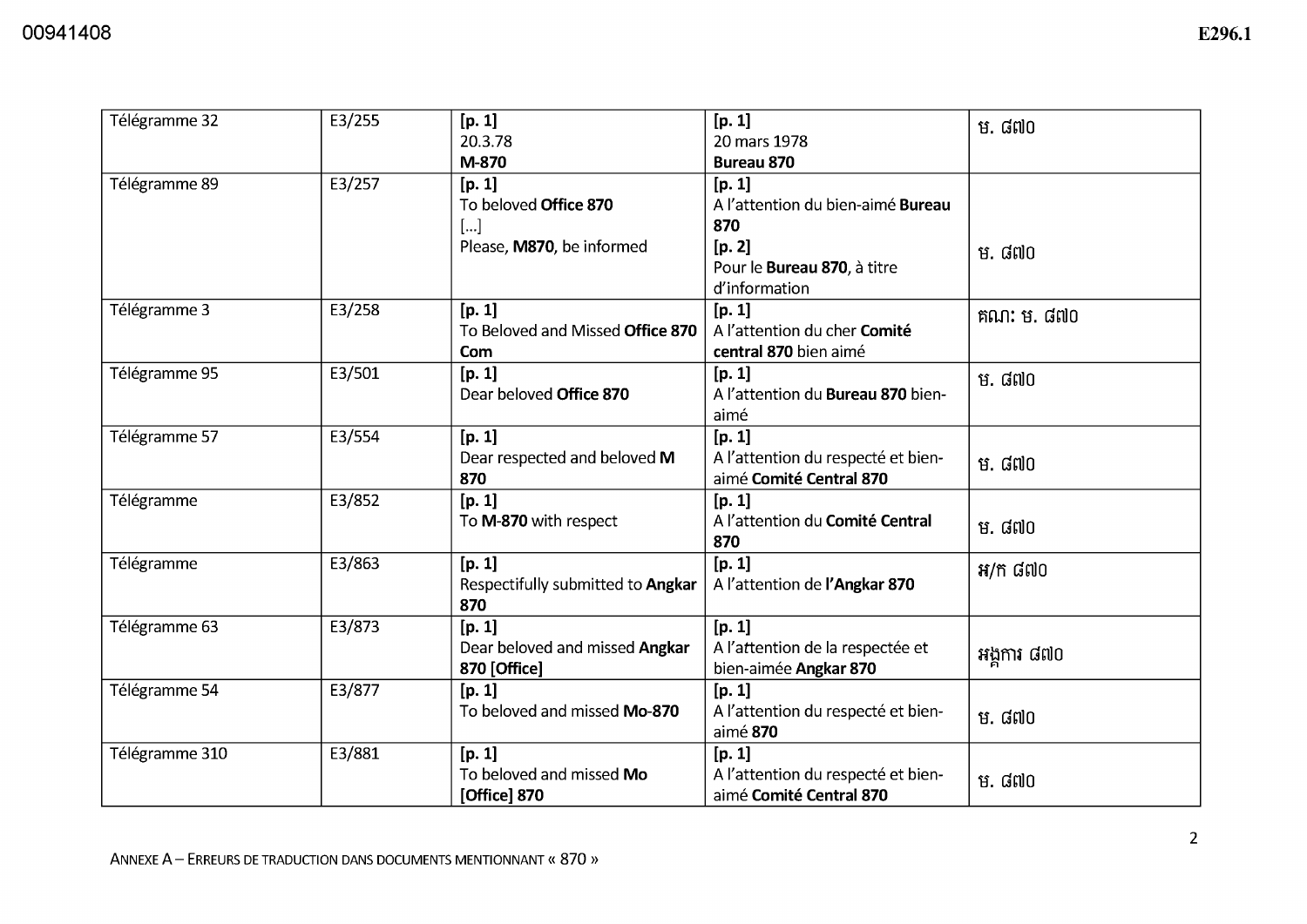|               |        | $[]$<br>1. We would like to send a report | $[]$<br>1. je voudrais rendre compte au | ម. ៨៧០ |
|---------------|--------|-------------------------------------------|-----------------------------------------|--------|
|               |        | on situation along the boundary           | Comité Central 870 de la situation      |        |
|               |        | of Region 20 and region 23 to Mo          | de la frontière []                      |        |
|               |        | [office] 870 []                           | []                                      |        |
|               |        | We will report to [office]                | Je vous tiendrai au courant, au fur     |        |
|               |        | subsequently.                             | et à mesure.                            |        |
|               |        | […]                                       | $[]$                                    |        |
|               |        | Special document [of] Mo [office]         | Document spécial du Comité              | ម. ៨៧០ |
|               |        | 870                                       | Central 870.                            |        |
| Télégramme 55 | E3/888 | [p. 1]                                    | [p. 1]                                  |        |
|               |        | Dear respected and beloved M              | A l'attention de respecté et bien-      | ម. ៨៧០ |
|               |        | 870                                       | aimé Comité Central 870                 |        |
|               |        | […]                                       | $[]$                                    |        |
|               |        | M 870, please be informed                 | A l'attention du Comité Central         | ម. ៨៧០ |
|               |        |                                           | 870, à titre d'information              |        |
| Télégramme 56 | E3/889 | [p. 1]                                    | [p. 1]                                  |        |
|               |        | Dea respected and beloved M               | A l'attention du respecté et bien-      |        |
|               |        | 870                                       | aimé Comité Central 870                 | ម. ៨៧០ |
| Télégramme 59 | E3/890 | [p. 1]                                    | [p. 1]                                  |        |
|               |        | To respected and beloved M                | A l'attention du respecté et bien-      |        |
|               |        | [Office] 870                              | aimé Comité Central 870                 | ម. ៨៧០ |
| Télégramme 61 | E3/891 | [p. 1]                                    | [p. 1]                                  |        |
|               |        | To respected and beloved M                | A l'attention du respecté et bien-      | ម. ៨៧០ |
|               |        | [Office] 870                              | aimé Comité Central 870                 |        |
| Télégramme 60 | E3/892 | [p. 1]                                    | [p. 1]                                  |        |
|               |        | To respected and beloved M                | A l'attention du respecté et bien-      |        |
|               |        | [Office] 870                              | aimé Comité central 870                 | ម. ៨៧០ |
|               |        |                                           | $[]$                                    |        |
|               |        | We would like to know what M              | J'attends les recommandations du        |        |
|               |        | [Office] 870 is going to do with          | Comité Central 870 au sujet des         | ម. ៨៧០ |
|               |        | Vietnamese caught at villagers'           | ennemis que nous avons arrêté au        |        |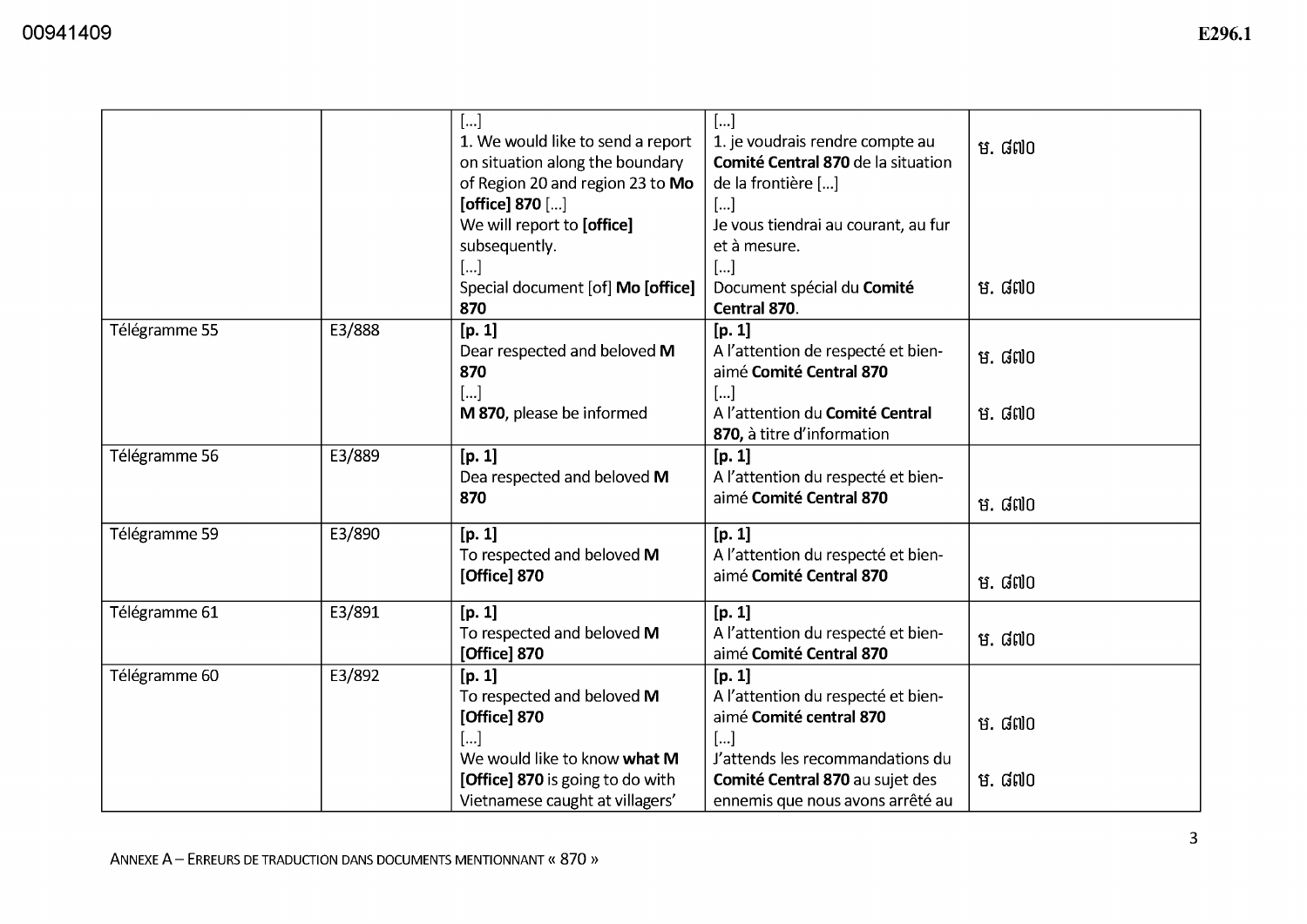|                     |        | houses in Tadev village. If M   | village de Ta Dev, dans les maisons   |           |
|---------------------|--------|---------------------------------|---------------------------------------|-----------|
|                     |        | [Office] 870 wants these        | des habitants. Si le Comité Central   | ម. ៨៧០    |
|                     |        | Vietnamese, we will send them.  | 870 en a besoin, je les lui enverrai. |           |
| Télégramme 78       | E3/893 | [p. 1]                          | [p. 1]                                |           |
|                     |        | To Brother Mo. 870 [Office 870] | Aux respectuaux Bang Camarade         | បង ម. ៨៧០ |
|                     |        | and Brother Vi                  | 870 et Bang Vi                        |           |
| Télégramme 69       | E3/894 | [p. 1]                          | [p. 1]                                |           |
|                     |        | To beloved M [Office] 870       | A l'attention du respecté et bien-    | ម. ៨៧០    |
|                     |        |                                 | aimé Comité Central 870               |           |
| Télégramme 76       | E3/895 | [p. 1]                          | [p. 1]                                |           |
|                     |        | To respected and beloved M      | A l'attention du respecté et bien-    | ម. ៨៧០    |
|                     |        | $[870]$                         | aimé Comité Central 870               |           |
| Télégramme 85       | E3/897 | [p. 1]                          | [p. 1]                                |           |
|                     |        | Dear respected and beloved M    | A l'attention du respecté et bien-    | ម. ៨៧០    |
|                     |        | 870                             | aimé Comité Central 870               |           |
| Télégramme 236      | E3/898 | [p. 1]                          | [p. 1]                                |           |
|                     |        | Dear beloved 870 Com[mittee]    | A l'attention du respecté et bien-    | គណ: ៨៧០   |
|                     |        |                                 | aimé 870                              |           |
| Télégramme 92       | E3/899 | [p. 1]                          | [p. 1]                                |           |
|                     |        | Dear beloved M 870              | A l'attention du respecté et bien-    | ម. ៨៧០    |
|                     |        |                                 | aimé Comité Central 870               |           |
| Télégramme 95 et 93 | E3/900 | [p. 1]                          | [p. 1]                                |           |
|                     |        | Dear beloved and missed M 870   | A l'attention de respecté et bien-    | ម. ៨៧០    |
|                     |        | $[]$                            | aimé Comité Central 870               |           |
|                     |        |                                 | $[]$                                  |           |
|                     |        | Dear beloved and missed M 870   | A l'attention de respecté et bien-    |           |
|                     |        | $[]$                            | aimé Comité Central 870               | ម. ៨៧០    |
|                     |        |                                 |                                       |           |
|                     |        | Please, could M 870 send them   | Prière au Comité Central 870 de les   | ម. ៨៧០    |
|                     |        | by convoy cars for the Chinese  | envoyer par la voiture qui doit       |           |
|                     |        | delegation on December 14.      | véhiculer les dons aux délégués       |           |
|                     |        |                                 | chinois, le matin du 14 décembre.     |           |
|                     |        |                                 |                                       |           |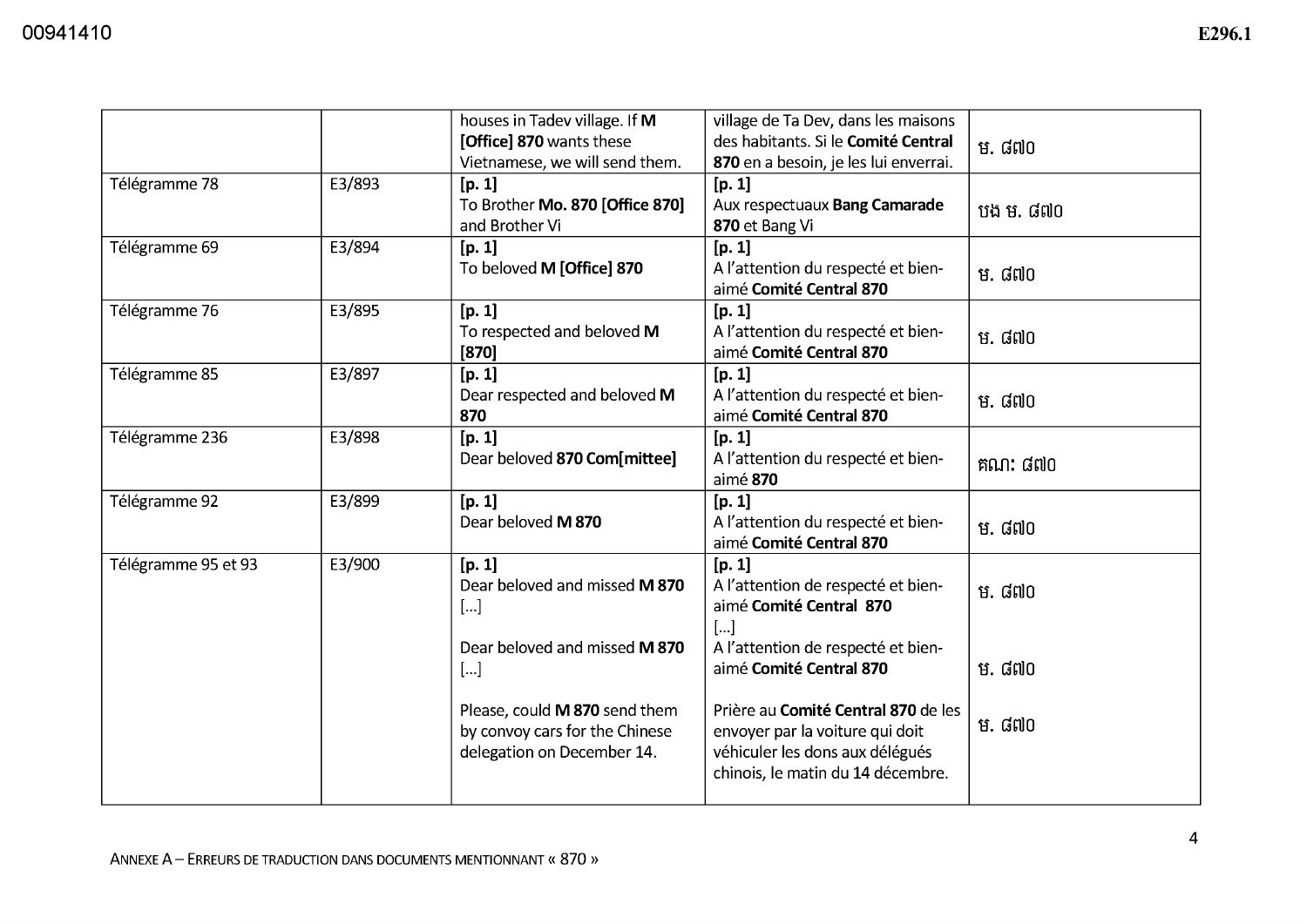| Télégramme 96  | E3/901 | [p. 1]<br>Dear beloved and missed M 870          | [p. 1]<br>A l'attention du respecté et bien-                  |                    |
|----------------|--------|--------------------------------------------------|---------------------------------------------------------------|--------------------|
|                |        |                                                  | aimé Comité Central 870                                       | ម. ៨៧០             |
| Télégramme 238 | E3/902 | [p. 1]                                           | [p. 1]                                                        |                    |
|                |        | Dear beloved M 870                               | A l'attention du respecté et bien-<br>aimé Comité Central 870 | គណ: ៨៧០            |
| Télégramme 05  | E3/904 | [p. 1]                                           | [p. 1]                                                        |                    |
|                |        | Dear respected and beloved M<br>870              | A l'attention du respecté et bien-<br>aimé 870                | ៨៧០                |
| Télégramme 06  | E3/905 | [p. 1]                                           | [p. 1]                                                        | ម. ៨៧០             |
|                |        | Dear respected and beloved M                     | A l'attention du respecté et bien-                            |                    |
| Télégramme 07  | E3/906 | 870<br>[p. 1]                                    | aimé Comité Central 870<br>[p. 1]                             |                    |
|                |        | Dear respected and beloved M                     | A l'attention du respecté et bien-                            | ម. ៨៧០             |
|                |        | 870                                              | aimé Comité Central 870                                       |                    |
| Télégramme 09  | E3/908 | [p. 1]                                           | [p. 1]                                                        |                    |
|                |        | Greetings to respected and<br>beloved Office 870 | A l'attention du respecté et bien-<br>aimé Comité Central 870 | ម. ៨៧០             |
| Télégramme 08  | E3/909 | [p. 1]                                           | [p. 1]                                                        |                    |
|                |        | Dear respected and beloved M                     | A l'attention du respecté et bien-                            | ម. ៨៧០             |
|                |        | 870                                              | aimé Comité Central 870                                       |                    |
| Télégramme 11  | E3/912 | [p. 1]                                           | [p. 1]                                                        | ម. ៨៧០             |
|                |        | Dear respected and beloved M<br>870              | A l'attention du respecté et bien-<br>aimé Comité Central 870 |                    |
| Télégramme 17  | E3/913 | [p. 1]                                           | [p. 1]                                                        |                    |
|                |        | To beloved and respected M-870                   | Cher respecté et bien-aimé                                    | ម. ៨៧០             |
|                |        |                                                  | camarade 870                                                  |                    |
| Télégramme 14  | E3/914 | [p. 1]                                           | [p. 1]                                                        |                    |
|                |        | Dear respected and beloved M                     | Cher respecté et bien-aimé                                    | ម. ៨៧០             |
| Télégramme 00  | E3/915 | 870<br>[p. 1]                                    | camarade 870<br>[p. 1]                                        |                    |
|                |        | Respectfully presented to                        | A l'attention du Comité Central                               | គណ <b>:</b> ម. ៨៧០ |
|                |        | <b>Committee Mo-870</b>                          | 870                                                           |                    |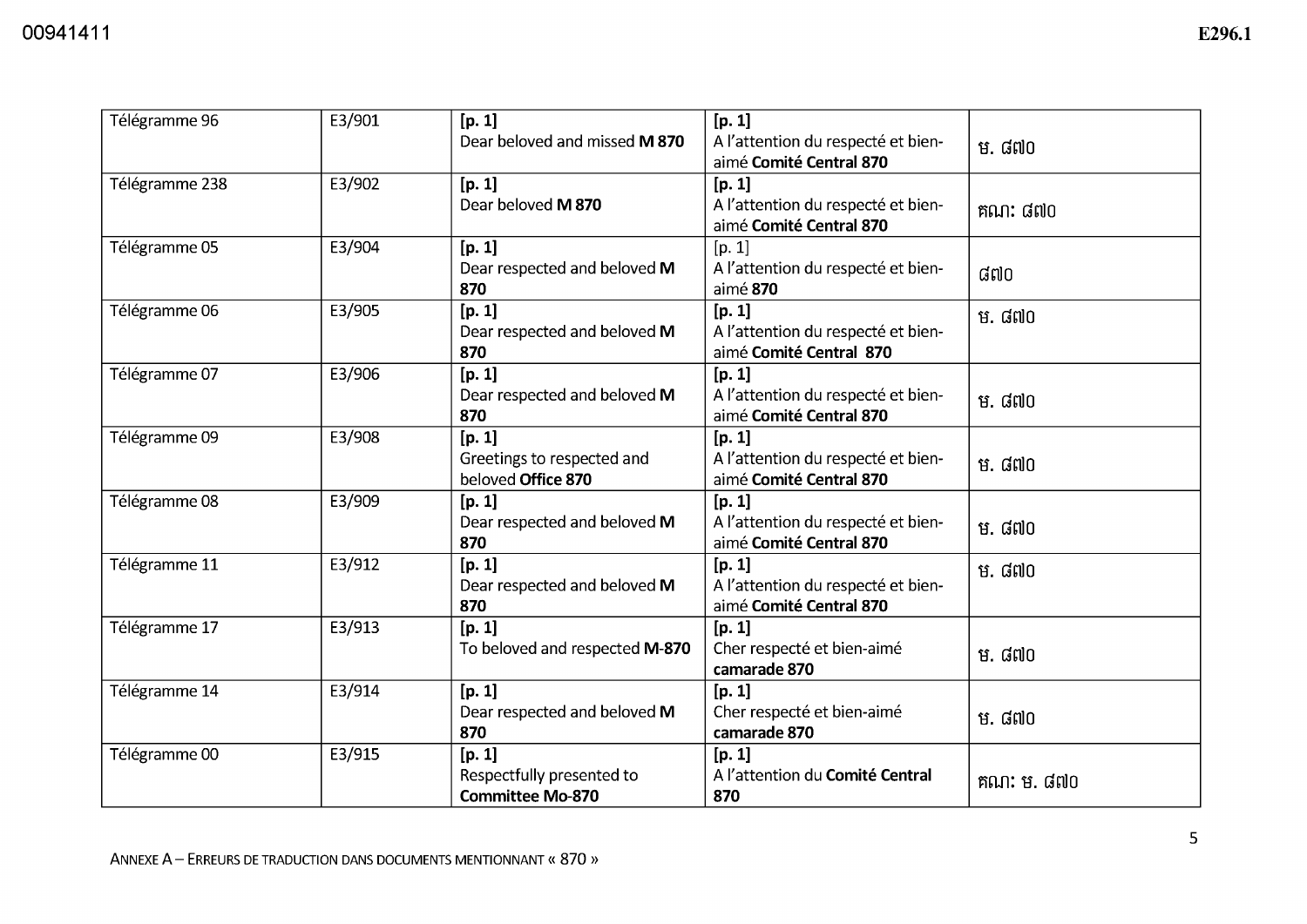| Télégramme 15  | E3/916 | [p. 1]<br>Dear respected and beloved M<br>870             | [p. 1]<br>Cher respecté et bien-aimé<br>camarade 870                             | ម. ៨៧០  |
|----------------|--------|-----------------------------------------------------------|----------------------------------------------------------------------------------|---------|
| Télégramme 02  | E3/932 | [p. 1]<br>To respected Committee 870                      | [p. 1]<br>Cher respecté et bien-aimé 870                                         | គណៈ ៨៧០ |
| Télégramme 02  | E3/933 | [p. 1]<br>To Respected Committee 870                      | [p. 1]<br>Cher respecté et bien-aimé 870                                         | គណ: ៨៧០ |
| Télégramme 02  | E3/934 | [pas de traduction en anglais]                            | [p. 1]<br>Cher respecté et bien-aimé 870                                         | គណ: ៨៧០ |
| Télégramme 13  | E3/948 | [p. 4]<br>To missed committee 870                         | [p. 1]<br>A l'attention du bien-aimé Comité<br><b>Central 870</b>                | គណ: ៨៧០ |
| Télégramme     | E3/950 | [p. 1]<br>To Angkar 870                                   | [p. 1]<br>A l'attention de l'Angkar 870                                          | អ/ក ៨៧០ |
| Télégramme     | E3/951 | [p. 1]<br>To Angkar 870                                   | [p. 1]<br>A l'attention de l'Angkar 870                                          | អ/ក ៨៧០ |
| Télégramme 31  | E3/974 | [p. 1]<br>Dear beloved and missed Mo.<br>870 [Office 870] | [p. 1]<br>A l'attention de M-870 bien-aimé                                       | ម. ៨៧០  |
| Télégramme     | E3/975 | [p. 1]<br>To respected and beloved Office<br>870          | [p. 1]<br>A l'attention du cher Bureau 870<br>très respecté                      | ម. ៨៧០  |
| Télégramme 46  | E3/978 | [p. 1]<br>To Comrade Yi via Office 870                    | [p. 1]<br>A l'attention du Camarade Ly très<br>respecté, aux bons soins de M 870 | ម. ៨៧០  |
| Télégramme 90  | E3/983 | [p. 1]<br>To beloved office 870                           | [p. 1]<br>A l'attention du bien-aimé Bureau<br>870                               | ម. ៨៧០  |
| Télégramme 224 | E3/984 | [p. 1]<br>Dear Beloved and Missed Com.<br>870             | [p. 1]<br>A l'attention du Comité 970 bien-<br>aimé et qui m'est cher            | គណ: ៨៧០ |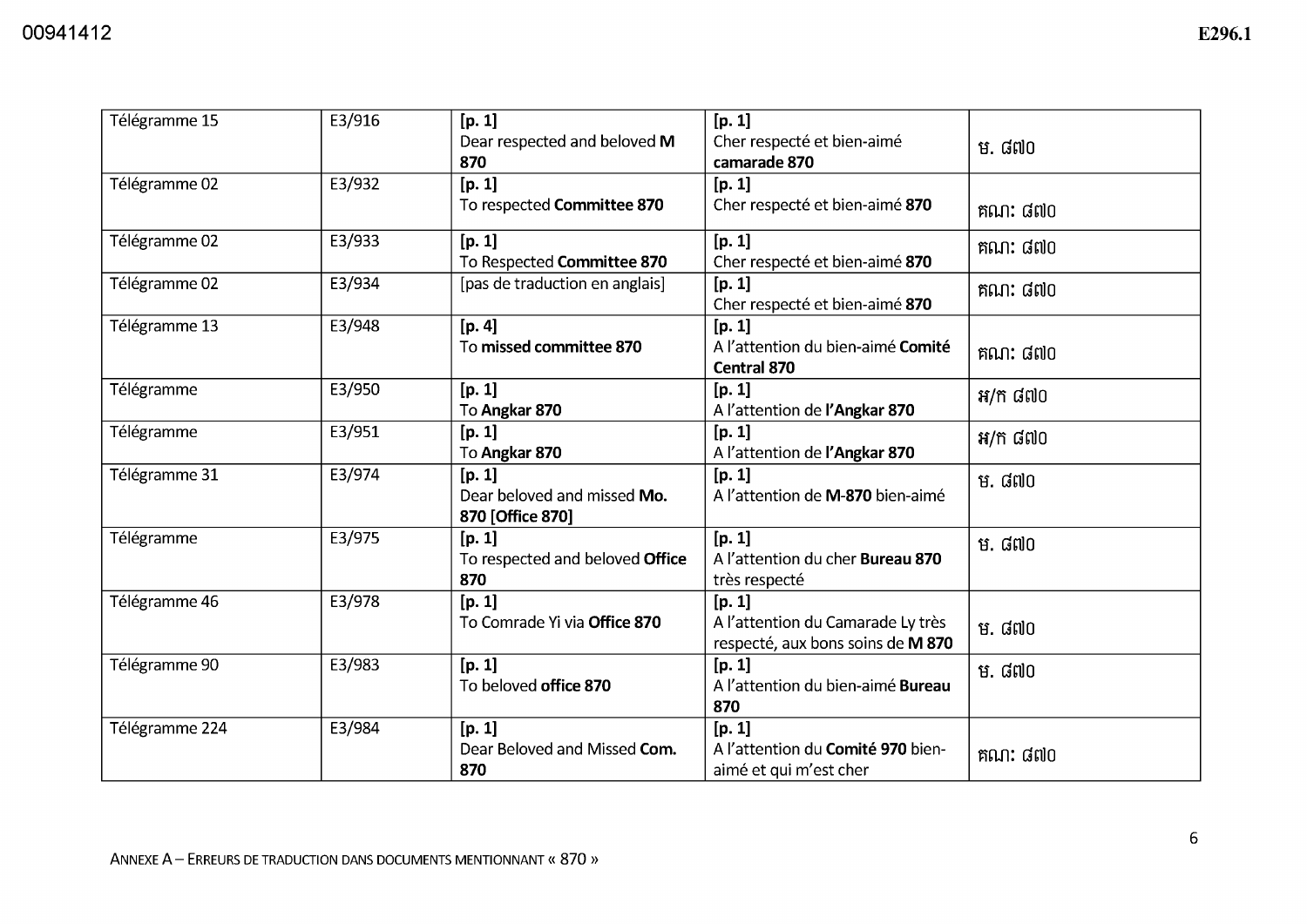| Télégramme 15 | E3/986  | [p. 1]                           | [p. 1]                              | ម. ៨៧០ |
|---------------|---------|----------------------------------|-------------------------------------|--------|
|               |         | Dear Respected and Beloved M-    | A l'attention du cher Comité 870    |        |
|               |         | 870                              | bien-aimé                           |        |
|               |         | […]                              | $[]$                                | ម. ៨៧០ |
|               |         | Please, M-870, be notified       | Je prie M. 870 d'en tenir compte, à |        |
|               |         |                                  | titre d'information                 |        |
| Télégramme 31 | E3/1013 | [p. 1]                           | [p. 1]                              |        |
|               |         | To beloved and Missed Office 870 | A l'attention de M. 870 bien aimé   | ម. ៨៧០ |
| Télégramme 11 | E3/1023 | [p. 1]                           | [p. 1]                              |        |
|               |         | Respectfully sent to Beloved and | A l'attention de bang 870 qui est   | ម. ៨៧០ |
|               |         | Missed M-870                     | bien-aimé et qui m'est cher,        |        |
|               |         | $\left[\ldots\right]$            | respectueusement                    |        |
|               |         | As mentioned above, please, M-   | $[]$                                |        |
|               |         | 870, be notified.                | Ce qui a été apporté ci-dessous,    |        |
|               |         |                                  | que le chef de M-870 veuille bien   | ម. ៨៧០ |
|               |         |                                  | prendre en considération.           |        |
| Télégramme 85 | E3/1026 | [p. 1]                           | [pas de traduction en français]     | ម. ៨៧០ |
|               |         | Dear beloved Office 870 with     |                                     |        |
|               |         | respect                          |                                     |        |
| Télégramme 85 | E3/1027 | [p. 2]                           | [p. 1]                              | ម. ៨៧០ |
|               |         | Dear beloved Office 870 with     | A l'attention du respecté et bien-  |        |
|               |         | respect                          | aimé Bureau 870, à titre            |        |
|               |         |                                  | d'information                       |        |
| Télégramme 32 | E3/1036 | [p. 1]                           | [p. 1]                              |        |
|               |         | To: Beloved and Missed Office    | A l'attention du Bureau 870 bien    | ម. ៨៧០ |
|               |         | 870                              | aimé                                |        |
|               |         | […]                              | $[]$                                |        |
|               |         | We have already notified         | Nous prions que le bureau 870       | ម. ៨៧០ |
|               |         | comrade Chan at 24, Office 870,  | transmette cette information au     |        |
|               |         | please notify comrade Chea-      | camarade CHEA Sdaeng.               |        |
|               |         | Sdaeng about this matter.        | []                                  |        |
|               |         | []                               | Si oui, merci de nous en tenir      |        |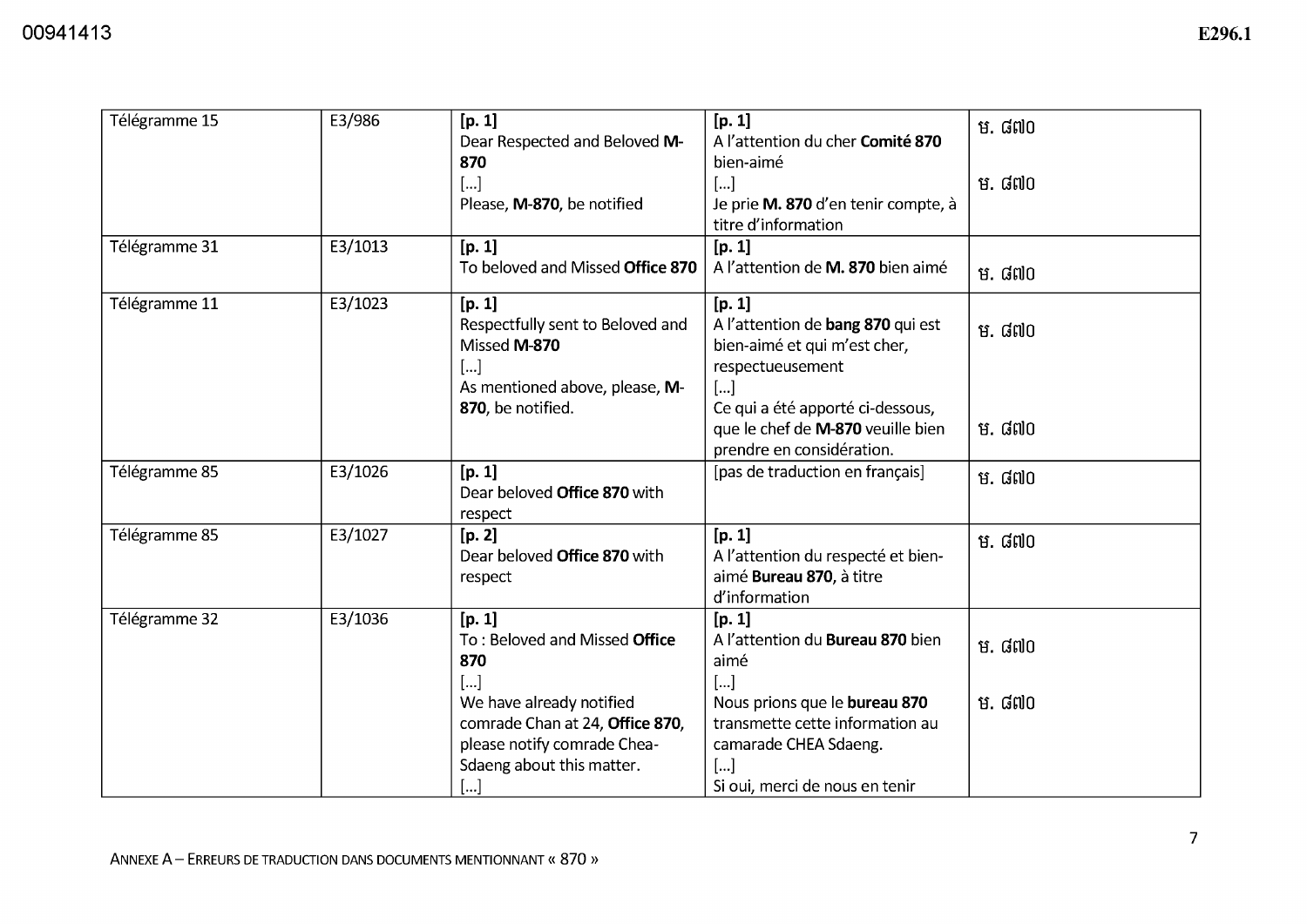|               |         | Once the <b>Office 870</b> sends<br>notification as requested, we will<br>send our people from the zone<br>General Staff to contact the<br>machinery repair factory in Chroy<br>Changva. | informés pour que nous<br>demandions à l'Etat-major de la<br>zone de contacter le service de<br>réparation de monteur à Chroy<br>Changvar.                                                                                                   | ម. ៨៧០ |
|---------------|---------|------------------------------------------------------------------------------------------------------------------------------------------------------------------------------------------|----------------------------------------------------------------------------------------------------------------------------------------------------------------------------------------------------------------------------------------------|--------|
| Télégramme 46 | E3/1078 | [p. 1]<br>To respected M-870                                                                                                                                                             | [p. 1]<br>A l'attention du Bureau 870 très<br>respecté                                                                                                                                                                                       | ម. ៨៧០ |
| Télégramme 95 | E3/1083 | [p. 2]<br>Dear beloved Office 870                                                                                                                                                        | [p. 1]<br>A l'attention du Bureau 870 bien-<br>aimé                                                                                                                                                                                          | ម. ៨៧០ |
| Télégramme 95 | E3/1084 | [p. 1]<br>Dear beloved Office 870                                                                                                                                                        | [p. 1]<br>A l'attention du Bureau 870 bien-<br>aimé                                                                                                                                                                                          | ម. ៨៧០ |
| Télégramme 61 | E3/1113 | [p. 3]<br>previously wrote a report for<br>you with a pencil as Comrade<br>[illegible] took the report and had<br>it telegrammed and sent to Office<br>870 straight away.                | [p. 3]<br>J'ai écrit le rapport au crayon pour<br>vous car le camarade Chean l'a<br>emmené à la base pour demander<br>aux gens de taper le télégramme.<br>Cependant, nos compatriotes ont<br>directement envoyé ce rapport au<br>Bureau 870. | ៨៧០    |
| Télégramme    | E3/1184 | [p. 1]<br>3 September 1977<br>M.870<br>Copied to:<br>- All divisions and regiments, P.<br>98, M. 870 and Logistics.                                                                      | [p. 1]<br>3 septembre 1977<br>M-870<br>Copie à :<br>Toutes les divisions, à tous les<br>régiments, à P-98 et à la logistique.                                                                                                                | ម. ៨៧០ |
| Télégramme    | E3/1186 | [p. 1]<br>To Office 870                                                                                                                                                                  | [p. 1]<br>A l'attention du Bureau 870                                                                                                                                                                                                        | ម. ៨៧០ |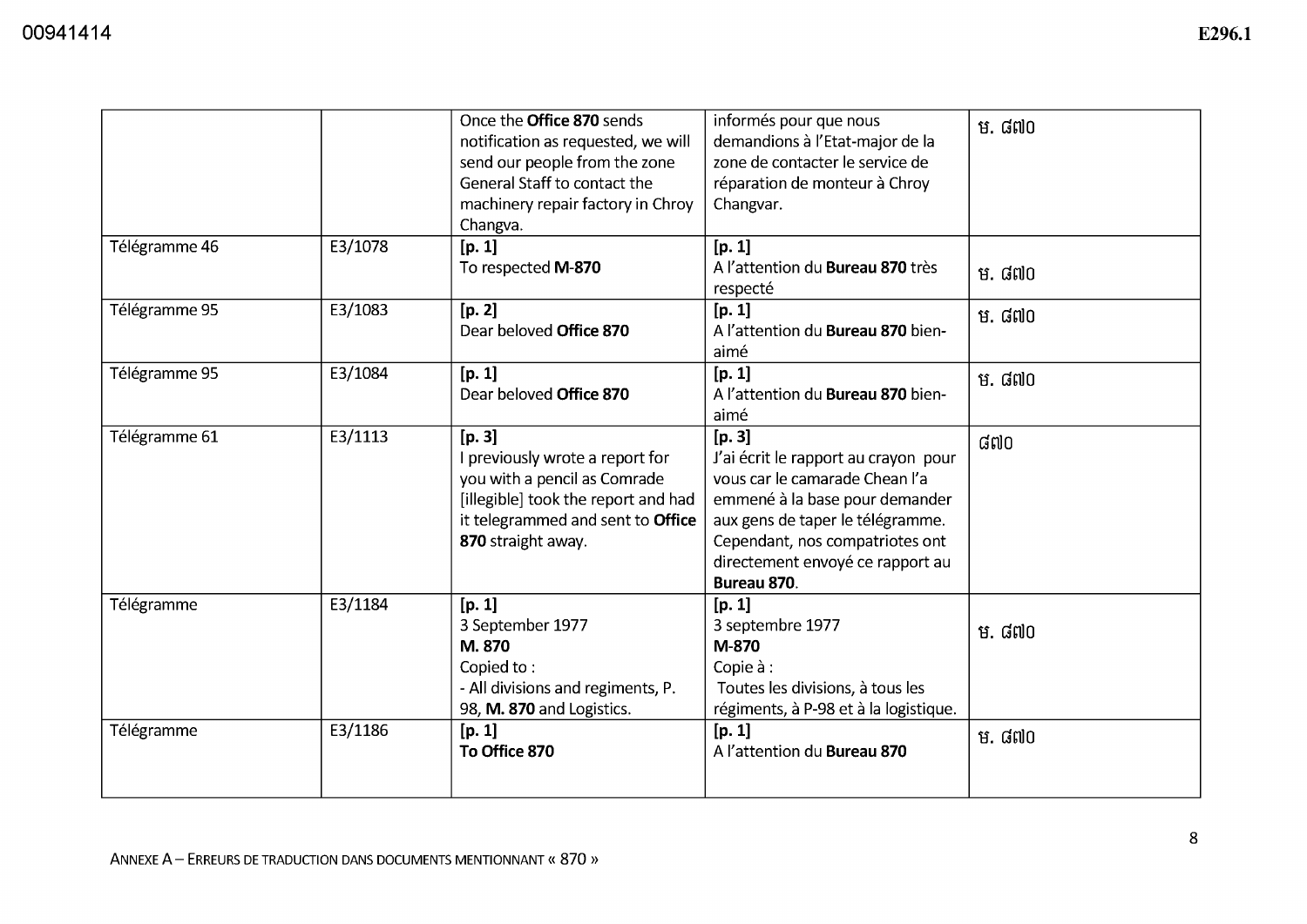| Télégramme 22 | E3/1195 | [p. 1]<br>[]                                                                                          | [p. 1]<br>$[]$                                                                                                       |        |
|---------------|---------|-------------------------------------------------------------------------------------------------------|----------------------------------------------------------------------------------------------------------------------|--------|
|               |         | 2. When was it received by M-<br>870 ?                                                                | 2. Au Bureau 870, quel est le jour<br>d'accueil ?                                                                    | ម. ៨៧០ |
| Télégramme 33 | E3/1196 | [p. 1]<br>To Beloved and Missed Office 870                                                            | [p. 1]<br>A l'attention du <b>bureau 870</b> bien<br>aimé                                                            | ម. ៨៧០ |
| Télégramme 98 | E3/1200 | [p. 1]<br>To beloved and Respected Office<br>870                                                      | [p. 1]<br>A l'attention du respecté et bien-<br>aimé Bureau 870                                                      | ម. ៨៧០ |
| Télégramme    | E3/1203 | [p. 1]<br>To beloved M. 870<br>$[]$                                                                   | [p. 1]<br>A l'attention du bien-aimé Bureau<br>870 à titre d'information.                                            | ម. ៨៧០ |
|               |         | - We would also like M. 870 to<br>inform Sector 25 to collect this<br>$man$ []                        | $[]$<br>- Je pris le Bureau 870 de porter à<br>la connaissance de la région 25 la<br>nécessité de venir réceptionner | ម. ៨៧០ |
|               |         |                                                                                                       | l'individu []                                                                                                        |        |
| Télégramme    | E3/1205 | [p. 1]<br>To beloved and missed Office 870<br>$\left[\ldots\right]$<br>[] May I request office 870 to | [p. 1]<br>A l'attention du bien-aimé Bureau<br>870, à titre d'information<br>[p. 2]                                  | ម. ៨៧០ |
|               |         | verify and confirm us[]<br>May Office 870 be informed                                                 | [] Je demade au Bureau 870 de<br>me donner []                                                                        | ម. ៨៧០ |
|               |         | accordingly, and your advice<br>would be appreciated.                                                 | Que le <b>Bureau 870</b> en soit informé.                                                                            | ម. ៨៧០ |
| Télégramme 29 | E3/1206 | [p. 1]<br>To beloved M870<br>$\left[\ldots\right]$<br>Please M870 be informed.                        | [p. 1]<br>A l'attention du Bureau 870 bien-<br>aimé<br>[]                                                            | ម. ៨៧០ |
|               |         |                                                                                                       | Pour le Bureau 870, à titre<br>d'information.                                                                        | ម. ៨៧០ |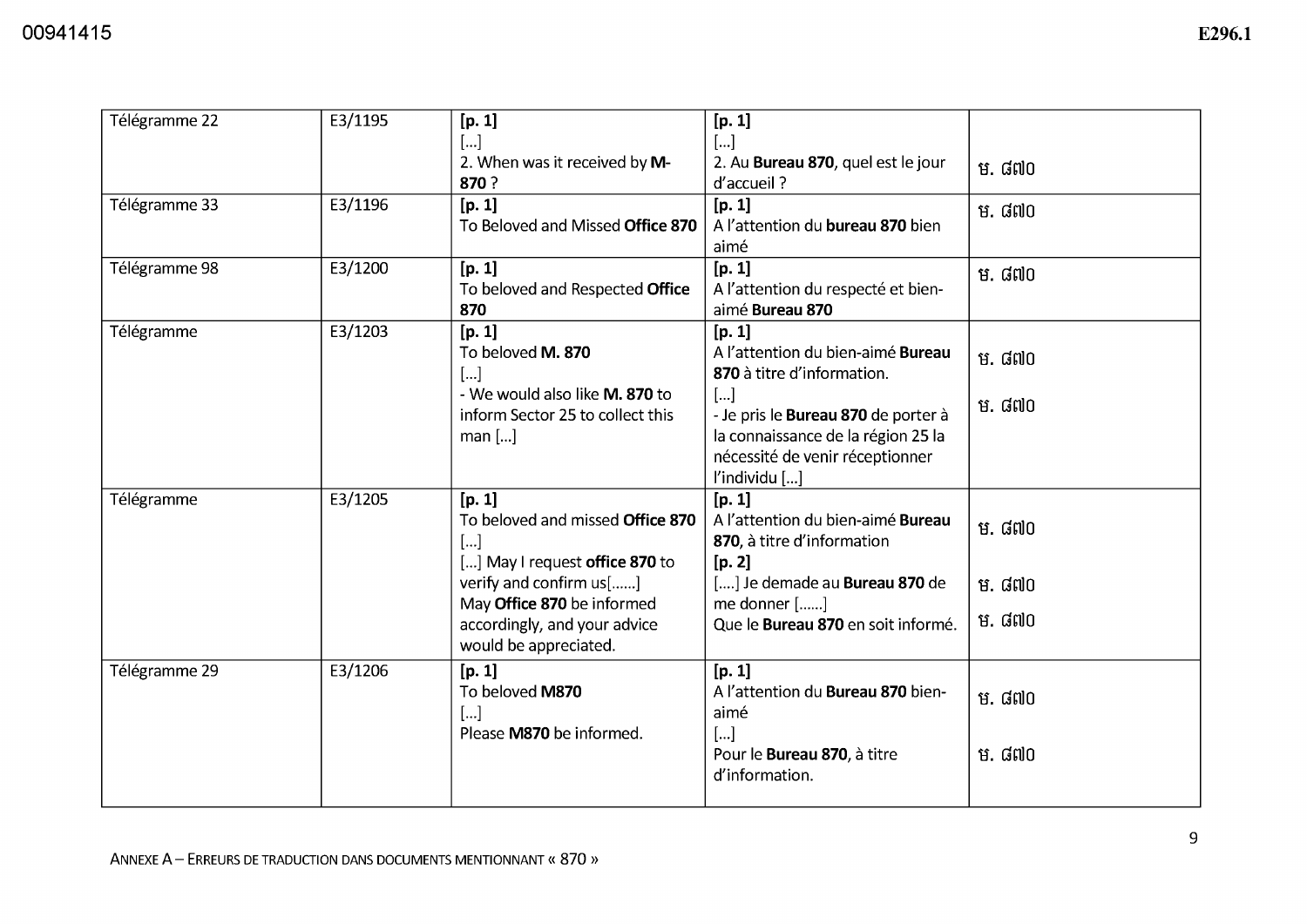| Télégramme                                                                                                                                     | E3/1207 | [p. 1]<br>To beloved and missed M870<br>[]<br>Pleas comrade, inform [Division]<br>$505$ [] | [p. 1]<br>A l'attention du Bureau 870, qui<br>m'est cher et bien-aimé à titre<br>d'information.<br>[p.2]<br>Par conséquent, je prie le Bureau<br>de communiquer ces information à<br>la région 505 | ម. ៨៧០<br>សូម ម. |
|------------------------------------------------------------------------------------------------------------------------------------------------|---------|--------------------------------------------------------------------------------------------|----------------------------------------------------------------------------------------------------------------------------------------------------------------------------------------------------|------------------|
| Instructions du bureau 870 -<br>3 janvier 1978                                                                                                 | E3/1734 | [p. 1]<br>Instructions of Office 870<br>[p. 8]<br><b>Committee of 870</b>                  | [p. 1]<br>Instructions du Bureau 870<br>[p. 7]<br>Comité du Bureau 870                                                                                                                             | 870<br>គណ: ៨៧០   |
| Ministre du Commerce du<br>DK « Rapport à KHIEU<br>Samphan du 11/02/78 sur la<br>réunion avec la délégation<br>commerciale nord<br>coréennne » | E3/3456 | [p. 3]<br>Copies to:<br>$[]$<br>$-M-870$ (one copy)                                        | [p. 4]<br>Copie à :<br>$[]$<br>- Bureau 870 (une copie)                                                                                                                                            | ម. ៨៧០           |
| Les ennemis vietnamiens,<br>envahisseurs et avaleurs de<br>territoire, Chef de 870 (en<br>anglais Office 870), 1 <sup>er</sup><br>janvier 1979 | E3/722  | [p. 1]<br>1.1.79<br>Office 870                                                             | [p. 1]<br>1.1.79<br>Chef de 870                                                                                                                                                                    | គណ: ៨៧០          |
| Instructions du bureau 870<br>en date du 3 janvier 1978                                                                                        | E3/741  | [p. 1]<br>Instructions from 870<br>[p. 7]<br>3 January 1978<br><b>Committee 870</b>        | [p. 1]<br>Les directives de 870<br>[p. 6]<br>Le 3 janvier 1978<br>Le chef de 870                                                                                                                   | ៨៧០<br>គណ: ៨៧០   |
| Les recommandations de<br>l'Angkar relatives au<br>nettoyage de la ville signé                                                                 | E3/779  | [p. 2]<br>16 October 1976<br>M-870                                                         | [p. 2]<br>Le 16 octobre 1976<br><b>Bureau 870</b>                                                                                                                                                  |                  |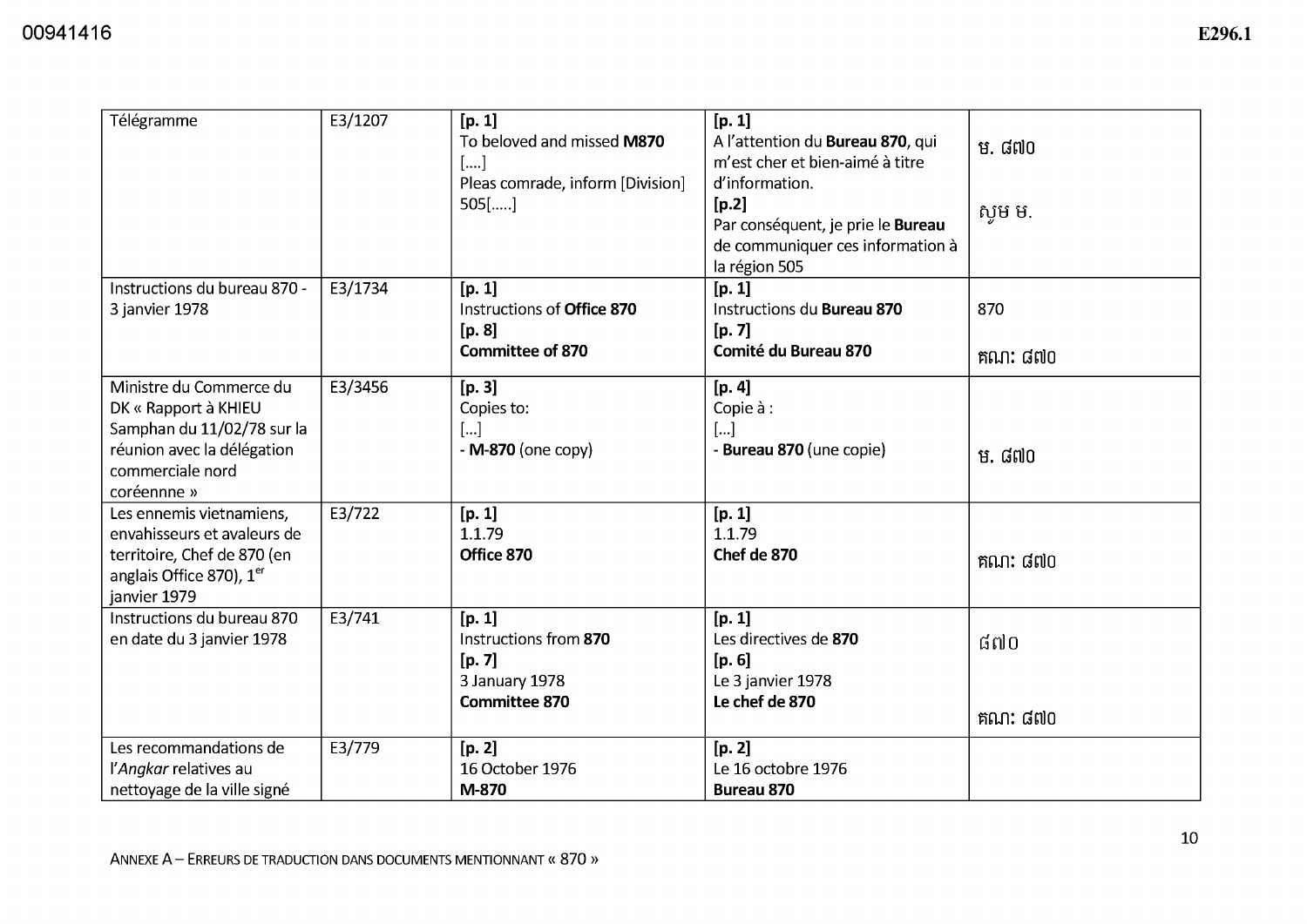| par Bureau 870, numéro 15,<br>1976                                                                |         |                                                                                                                    |                                                                                                                                              | ម. ៨៧០              |
|---------------------------------------------------------------------------------------------------|---------|--------------------------------------------------------------------------------------------------------------------|----------------------------------------------------------------------------------------------------------------------------------------------|---------------------|
| Réunion du service de<br>pédiatrie 23.04.1978                                                     | E3/808  | [p. 37]<br>Circular 1<br>$[]$<br>Office 870 comrades were<br>assigned to units, including sick<br>comrades-in-arms | [p. 21]<br>Circulaire<br>$[]$<br>Au bureau 870, les camarades sont<br>organisé chaque service et se sont<br>occupés des combattants malades. | គណ: ៨៧០             |
| Document sur le 5 <sup>ème</sup><br>congrès de Pol Pot-leng Sary<br>vers novembre 1978            | E3/816  | [p. 1]<br>Hom Member, Committee<br>secretary in charge of unit 870                                                 | [p. 1]<br>Hom member, Secrétaire du<br>Comité responsable de l'organisme<br>870                                                              | [pas de traduction] |
| Ministère du commerce<br>« Avis de l'Angkar sur le<br>projet d'importation et<br>d'exportation du | E3/848  | [p. 1]<br>Contact through Office 870. If not<br>are seen to come, must end<br>information to Office 870 so         | [p. 1]<br>Merci de s'adresser au bureau 870.<br>Si on ne les voit pas arriver, il<br>faudrait le signale au bureau 870 à                     | មន្ទីរ ៨៧០          |
| Ministère », 7 janvier 1977                                                                       |         | there can be warnings.                                                                                             | titre de rappel urgent.                                                                                                                      | ៨៧០                 |
| Décision du Comité Central<br>sur un certain nombre de<br>problèmes - 30.03.1976                  | E3/12   | [p. 1]<br>2. A regime of weekly reporting<br>to Office 870                                                         | [p. 1]<br>2. Le régime de rapport<br>hebdomadaire au Bureau 870                                                                              | ៨៧០                 |
| Décision du Comité Central<br>sur un certain nombre de<br>problèmes - 30.03.1976                  | E3/213  | [p. 1]<br>2. A regime of weekly reporting<br>to Office 870                                                         | [p. 1]<br>2. Le régime de rapport<br>hebdomadaire au Bureau 870                                                                              | ៨៧០                 |
| Réunion du Comité<br>permanent du 09.10.1975                                                      | E3/1612 | [p. 2]<br>12. Comrade Yem: Bureau 870<br>13. Comrade Pang: Government                                              | [p. 2]<br>12. Camarade Yem : le Bureau de<br>870                                                                                             | ការិយាល័យ ៨៧០       |
|                                                                                                   |         | Office.<br>Due to the situation of many<br>shortages and much work,                                                | 13. Camarade Pang : le Bureau<br>d'administration.<br>Il y a beaucoup d'insuffisances,                                                       | មន្ទីរដ្ឋាភិបាល     |
|                                                                                                   |         | especially work concentrated into<br>870, both inside and outside the<br>country and national defense is           | mais beaucoup de travail,<br>notamment la centralisation à 870.<br>à la fois le travail national et                                          | ៨៧០                 |
|                                                                                                   |         | being arranged at the Center and                                                                                   | international, la défense du pays, la                                                                                                        | មជ្ឈឹម              |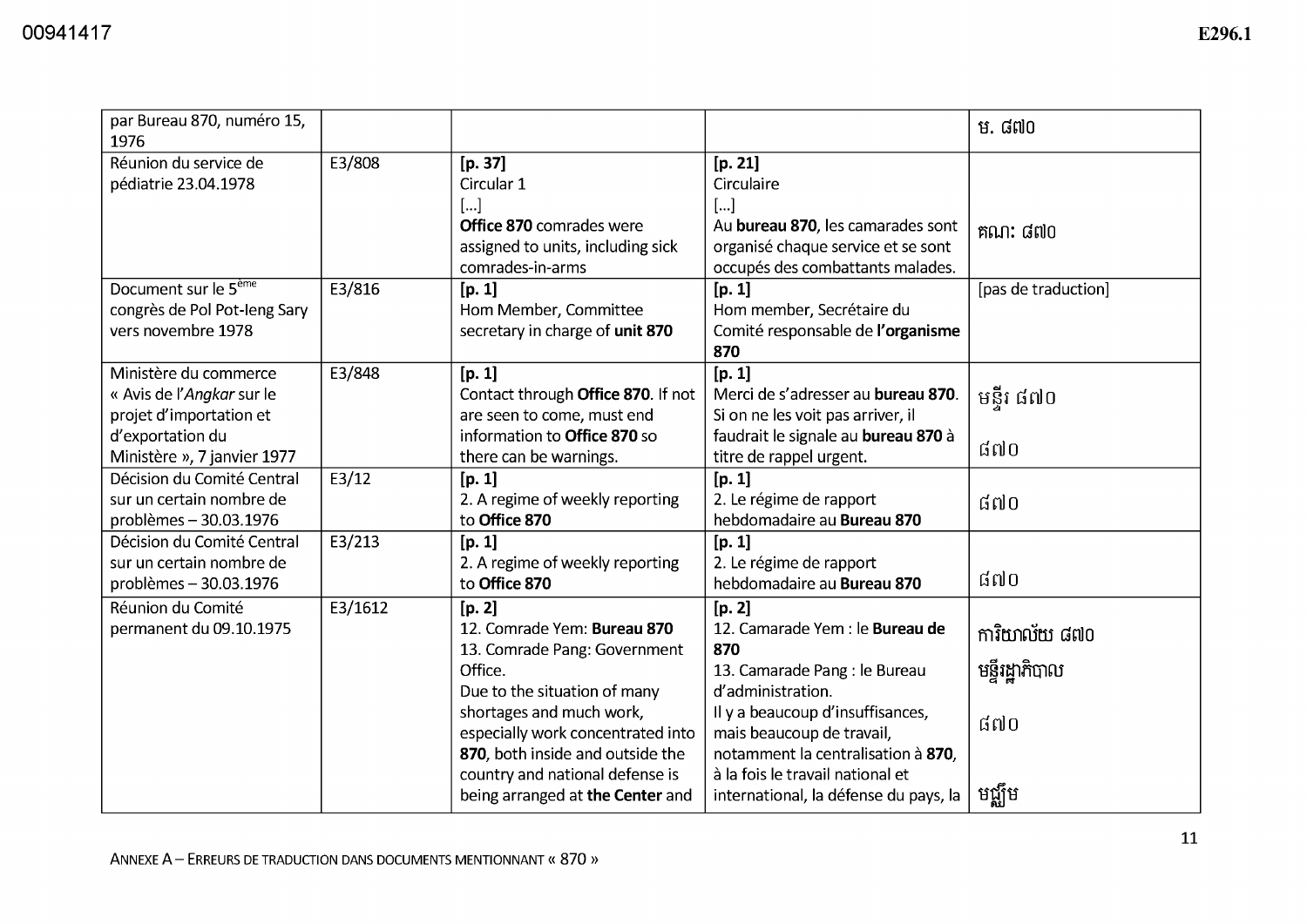|                                                        |         | there are few cadres:                                                                                                                                                                                                                                                                                                                                                                     | gestion en fonction du Comité<br>Central, et peu de cadres.                                                                                                                                                                                                                                                                                                                                                                                            |                                                                           |
|--------------------------------------------------------|---------|-------------------------------------------------------------------------------------------------------------------------------------------------------------------------------------------------------------------------------------------------------------------------------------------------------------------------------------------------------------------------------------------|--------------------------------------------------------------------------------------------------------------------------------------------------------------------------------------------------------------------------------------------------------------------------------------------------------------------------------------------------------------------------------------------------------------------------------------------------------|---------------------------------------------------------------------------|
| Réunion du comité<br>permanent 9 octobre 1975          | E3/1733 | [p. 1]<br>8. Comrade Doeun: Chairman,<br>Political office of 870<br>[p. 2]<br>12. Comrade Yem: Bureau 870<br>13. Comrade Pang: Government<br>Office.<br>Due to the situation of many<br>shortages and much work,<br>especially work concentrated into<br>870, both inside and outside the<br>country and national defense is<br>being arranged at the Center and<br>there are few cadres: | [p. 2]<br>8. Camarade Doeun: chef du<br>Bureau politique de 870<br>[]<br>12. Camarade Yem : le Bureau de<br>870<br>13. Camarade Pang : le Bureau<br>d'administration.<br>Il y a beaucoup d'insuffisances,<br>mais beaucoup de travail,<br>notamment la centralisation à 870,<br>à la fois le travail national et<br>international, la défense du pays, la<br>gestion en fonction du Comité                                                             | មន្ទីនយោបាយរបស់ ៨៧០<br>ការិយាល័យ ៨៧០<br>មន្ទីរដ្ឋាភិបាល<br>៨៧០<br>មណ្តឹម  |
| La réunion du Comité<br>Permanent du 9 octobre<br>1975 | E3/182  | [p. 1]<br>8. Comrade Doeun: Chairman,<br>Political office of 870<br>[p. 2]<br>12. Comrade Yem: Bureau 870<br>13. Comrade Pang: Government<br>Office.<br>Due to the situation of many<br>shortages and much work,<br>especially work concentrated into<br>870, both inside and outside the<br>country and national defense is<br>being arranged at the Center and<br>there are few cadres: | Central, et peu de cadres.<br>[p. 2]<br>8. Camarade Doeun: chef du<br>Bureau politique de 870<br>[]<br>12. Camarade Yem : le Bureau de<br>870<br>13. Camarade Pang : le Bureau<br>d'administration.<br>Il y a beaucoup d'insuffisances,<br>mais beaucoup de travail,<br>notamment la centralisation à 870.<br>à la fois le travail national et<br>international, la défense du pays, la<br>gestion en fonction du Comité<br>Central, et peu de cadres. | មន្ទីរនយោបាយរបស់ ៨៧០<br>ការិយាល័យ ៨៧០<br>មន្ទីរដ្ឋាភិបាល<br>៨៧០<br>មជ្ឈិម |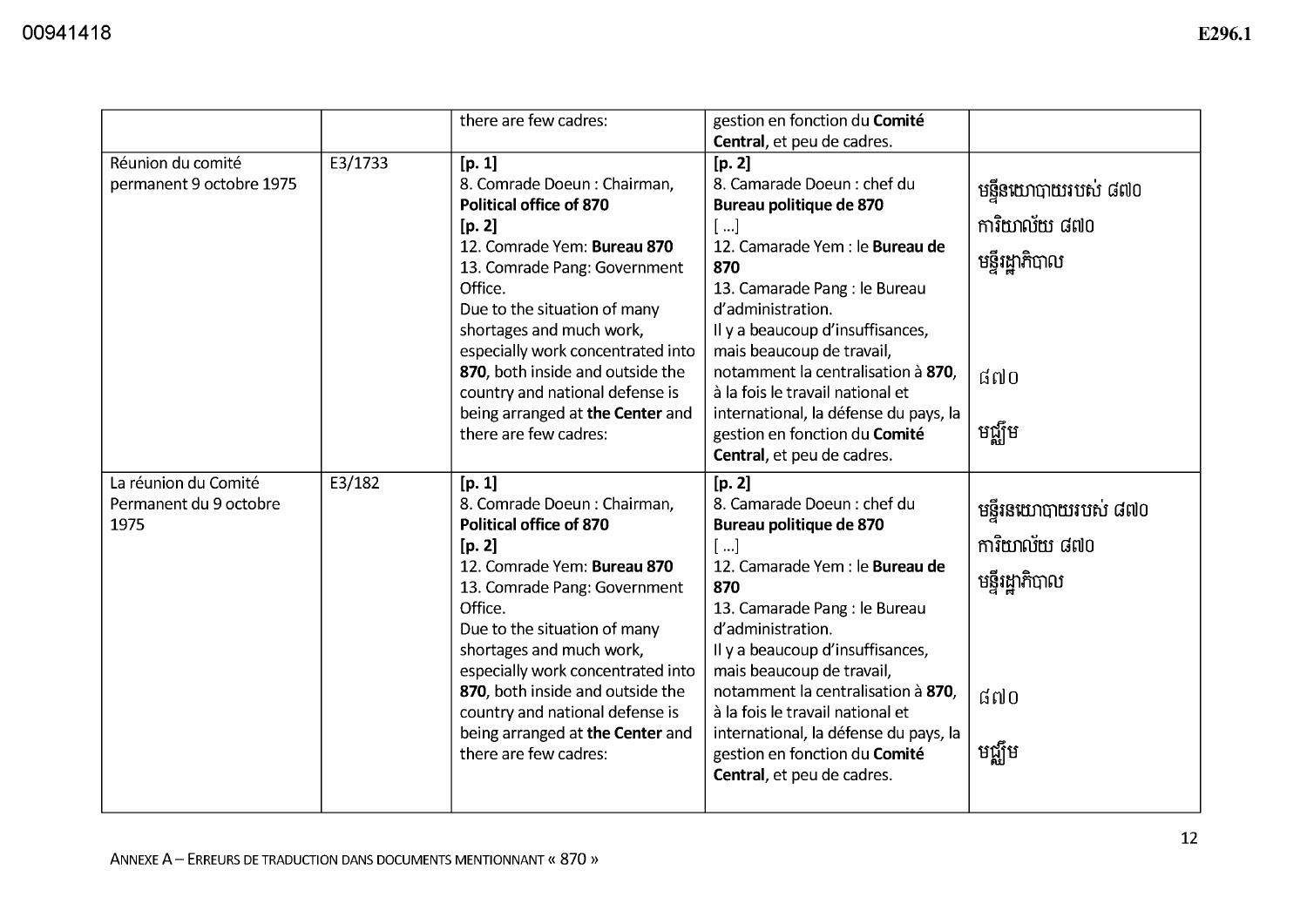| "Compte-rendu de réunion              | E3/183  | [p. 1]                                                    | [p. 2]                                                      |                       |
|---------------------------------------|---------|-----------------------------------------------------------|-------------------------------------------------------------|-----------------------|
| du 09 octobre 1975"                   |         | 8. Comrade Doeun: Chairman,<br>Political office of 870    | 8. Camarade Doeun: chef du                                  | មន្ទីរនយោបាយរបស់ ៨៧០  |
|                                       |         | [p. 2]                                                    | Bureau politique de 870<br>[]                               | ការិយាល័យ ៨៧០         |
|                                       |         | 12. Comrade Yem: Bureau 870                               | 12. Camarade Yem : le Bureau de                             |                       |
|                                       |         | 13. Comrade Pang: Government                              | 870                                                         | មន្ទីរដ្ឋាភិបាល       |
|                                       |         | Office.                                                   | 13. Camarade Pang: le Bureau                                |                       |
|                                       |         | Due to the situation of many                              | d'administration.                                           |                       |
|                                       |         | shortages and much work,                                  | Il y a beaucoup d'insuffisances,                            |                       |
|                                       |         | especially work concentrated into                         | mais beaucoup de travail,                                   |                       |
|                                       |         | 870, both inside and outside the                          | notamment la centralisation à 870,                          | ៨៧០                   |
|                                       |         | country and national defense is                           | à la fois le travail national et                            |                       |
|                                       |         | being arranged at the Center and<br>there are few cadres: | international, la défense du pays, la                       | មណ្ណឹម                |
|                                       |         |                                                           | gestion en fonction du Comité<br>Central, et peu de cadres. |                       |
| La réunion du Comité                  | E3/227  | [p. 3]                                                    | [p. 4]                                                      |                       |
| permanent du 2 novembre               |         | Opinion of Office 870                                     | Les opinions de 870                                         | ៨៧០                   |
| 1975                                  |         |                                                           |                                                             |                       |
| Résumé de la décision du              | E3/235  | [p. 1]                                                    | [p. 1]                                                      |                       |
| Comité permanent de la                |         | Preparation to organize various                           | 1. Au sujet de la création des divers                       |                       |
| réunion du 19, 20, 21 avril           |         | committees surrounding Office                             | comités autour de 870                                       | ៨៧០                   |
| 1976                                  |         | 870                                                       |                                                             |                       |
|                                       |         | [p. 6]                                                    | [p. 5]                                                      |                       |
|                                       |         | 2. Educating male and female                              | 2. Les problèmes de l'éducation                             | ៨៧០                   |
|                                       |         | youth surrounding Office 870                              | des soldats et des soldats autour                           |                       |
|                                       |         |                                                           | de 870.                                                     |                       |
| Interrogation du jour des             | E3/1654 | [p. 15]                                                   | [p. 11]                                                     |                       |
| noms de prisonniers le                |         | 2. Uy Yuon, Combatant, Office                             | 2. Uy Yuon, Combattant du Bureau                            | មន្ទីរ ៨៧០            |
| 08.04.1975 par le « groupe<br>froid » |         | 870                                                       | 870.                                                        |                       |
|                                       |         | []<br>7. Bun Yek, Platoon, Rice farming                   | [p. 12]<br>7. Bin Yek, Section, Rizière, Bureau             | ផ្នែក ប្រែ មន្ទីរ ៨៧០ |
|                                       |         | section, Office 870                                       | 870                                                         |                       |
|                                       |         | 8. Tann Leap, Platoon, Rice                               | 8. Tann Leap, Combattant, Rizière,                          | ផ្នែក ត្រែ មន្ទីរ     |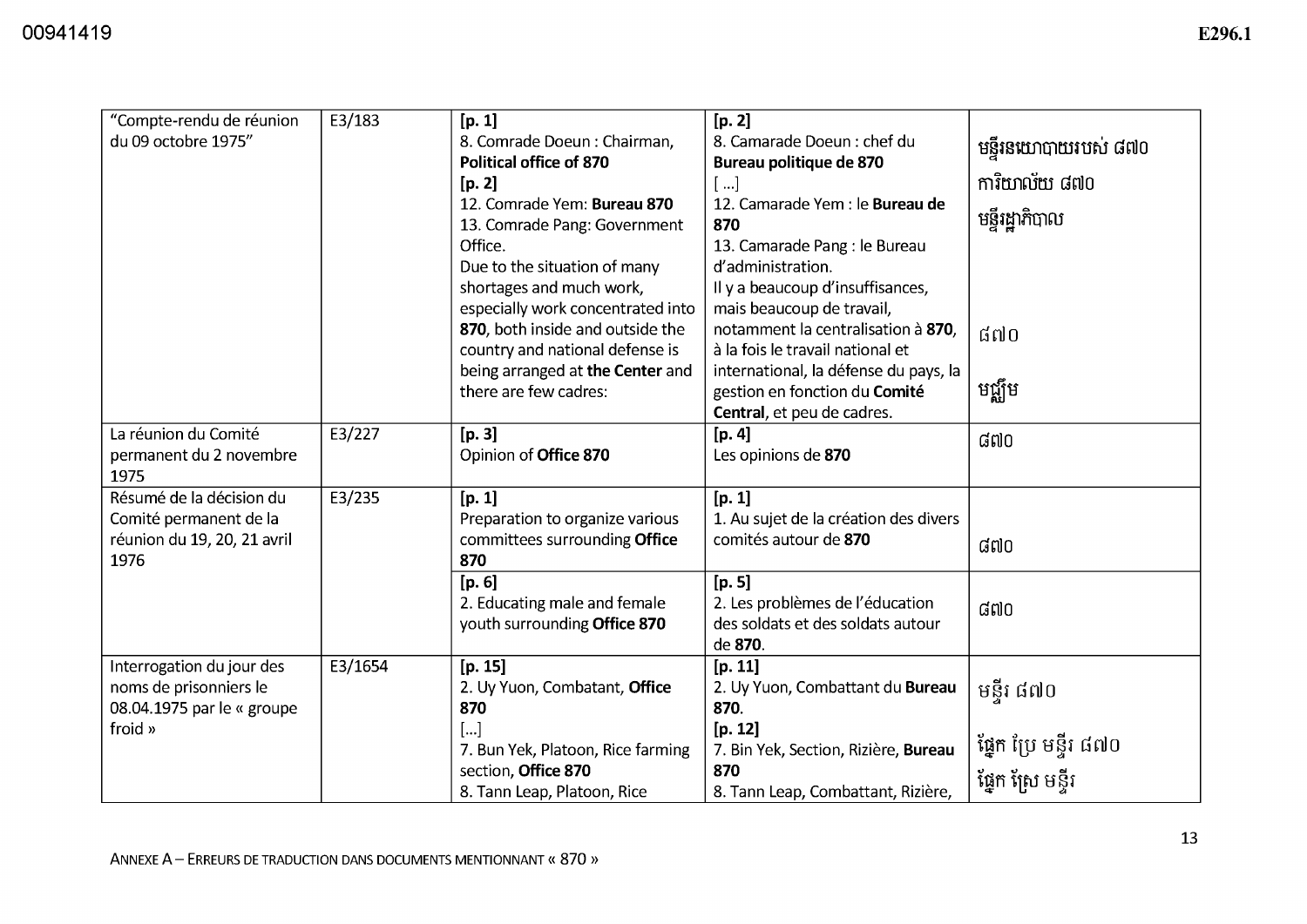|                                                                                                    |         | farming section, Office 870                                                                                                                                                                   | <b>Bureau 870</b>                                                                                                                                                                                                   |                                                     |
|----------------------------------------------------------------------------------------------------|---------|-----------------------------------------------------------------------------------------------------------------------------------------------------------------------------------------------|---------------------------------------------------------------------------------------------------------------------------------------------------------------------------------------------------------------------|-----------------------------------------------------|
| Liste des prisonniers<br>interrogés le 18 avril 1978                                               | E3/1744 | [p. 11]<br>8. BUN Yet alias Roeun, Platoon,<br><b>Srae 870</b>                                                                                                                                | [p. 13]<br>8. BUN Yet alias Roeun, Chef de<br>section/rizière 870                                                                                                                                                   | ត្រៃ ៨៧០                                            |
|                                                                                                    |         | 9. TON Lean alias Leat,<br>Combatant, Srae 879                                                                                                                                                | 9. TON Lean alias Leat,<br>Combattant/Section chargé de<br>rizières 870                                                                                                                                             | ផ្នែកត្រៃ ៨៧០                                       |
| Interrogatoire journalier de<br>prisonnier, 18/4/78                                                | E3/1928 | [p. 7]<br>8. BUN Yet alias Roeun, Deputy<br>chief of Rice Field 870<br>9. TON Lean alias Leat, Male                                                                                           | [p. 11]<br>8. BUN Yet alias Roeun, Chef<br>adjoint de section, Rizière, 870<br>9. TON Lean alias Leat, Combattant                                                                                                   | ត្រៃ ៨៧០                                            |
|                                                                                                    |         | combatant of Rice Field 870                                                                                                                                                                   | de la rizière 870                                                                                                                                                                                                   | ផ្នែកត្រៃ ៨៧០                                       |
| Interrogatoire journalier de<br>prisonnier, par l'équipe non<br>violente/méthode froide<br>21/4/78 | E3/1930 | [p. 9]<br>5. BUN Yek alias Roeun, platoon<br>of farming section 870<br>6. TAN Leap alias Leat, combatant<br>of Farming section: Office 870<br>7. UY Yun alias Sin, Combatant of<br>Office 870 | [p. 11]<br>5. BUN Yel alias Roeun, section<br>chargée des rizières 870<br>6. TANN Leab alias Leat,<br>Combatant de la section des<br>rizières, Bureau 870<br>7. UY Yum alias Sin, Combatant du<br><b>Bureau 870</b> | ផ្នែកត្រៃ ៨៧០<br>ផ្នែកត្រៃ មន្ទីរ ៨៧០<br>មន្ទីរ ៨៧០ |
| Interrogatoire journalier de<br>prisonnier, par l'équipe non<br>violente/méthode froide<br>30/4/78 | E3/1937 | [p. 13]<br>1. Bun Yet alias Roeun, Small Cell,<br>Office 870<br>2. Tan Leab alias Leat,<br>Combatant, Office 870<br>[]<br>5. Uy Yun alias Sin, Combatant,<br>Office 870                       | [ne figure pas dans la traduction<br>française]                                                                                                                                                                     | [ne figure pas dans la<br>traduction khmère]        |
| Liste des prisonniers en date<br>du 24/05/1978, S-71                                               | E3/1955 | [ne figure pas dans la traduction<br>anglaise]                                                                                                                                                | [p.3]<br>2. SO Suor alias Vuy, Chef du<br>Bureau de l'approvisionnement<br>d'Etat de 870                                                                                                                            | ៨៧០                                                 |